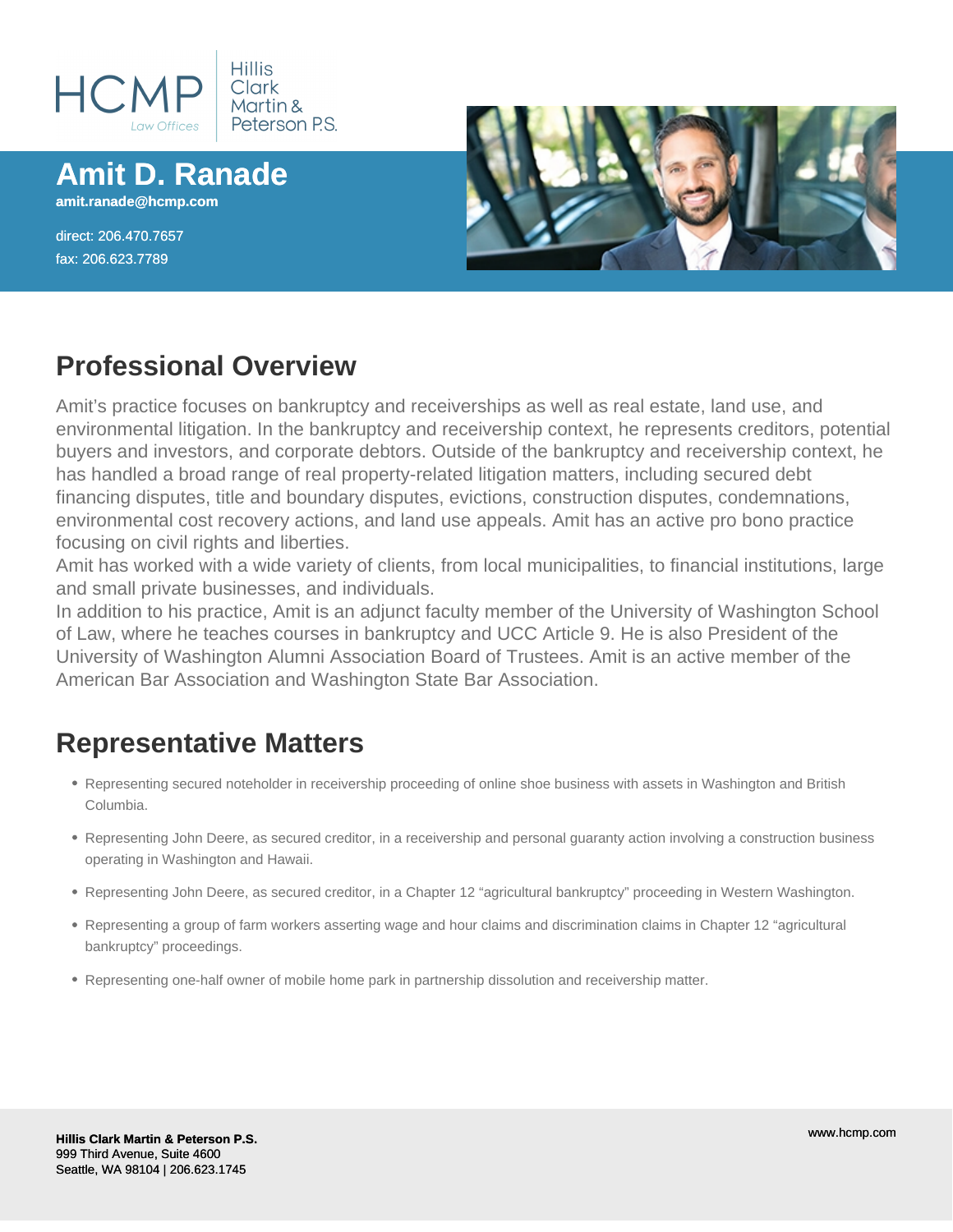

- Representing Laird Norton Real Estate in Michigan Court of Appeals in a real estate purchase option and eviction dispute involving property in Holly, Michigan.
- Representing Centex Homes in land use appeal of subdivision project in Duvall, Washington.
- Representing homebuilder in construction contract and lien dispute involving property in Seattle, Washington.
- Representing real property owners in eminent domain matter in Poulsbo, Washington.
- Representing real property owner in MTCA cleanup action of dry cleaner business in Silverdale, Washington.
- Ongoing representation of several lending institutions in various Chapter 11 and Chapter 7 bankruptcy cases as well as receivership proceedings in Washington and Oregon.
- Represented Robert Ingersoll and Curt Freed, the prevailing parties, in Ingersoll v. Arlene's Flowers, 187 Wn.2d 804, 389 P.3d 543 (2017), in which the Washington Supreme Court held that a flower shop selling its goods and services to the general public cannot refuse to sell wedding flowers to a same-sex couple under the guise of religious freedom.
- Obtained dismissal for Seattle Art Museum of SEPA appeal before Seattle Hearing Examiner challenging the renovation and expansion of Seattle Asian Art Museum.
- Obtained dismissal for Daniels Real Estate of SEPA appeal before Kenmore Hearing Examiner challenging the rehabilitation of the Seminary in St. Edwards State Park.
- Negotiated favorable just compensation terms for a group of real estate owners in Covington, Washington on a local utility expansion project.
- Represented the prevailing party in Northwest Wholesale v. Pac Organic Fruit Fruit, LLC, et al., 184 Wn.2d 176, 357 P.3d 650 (2015), cert. denied \_ U.S. \_ (2016), in which the Washington Supreme Court rejected contrary federal bankruptcy court case law to become the first state appellate court in the country to hold that the dissociation provisions of a state limited liability statute are not preempted by the so-called "ipso facto" provisions of the United States Bankruptcy Code.
- Negotiated favorable settlement terms for local cement company in an international chemical conglomerate's multi-state bankruptcy proceeding.
- Negotiated consensual sale of intellectual property licensing rights on favorable terms in multi-state receivership proceeding.
- Enforced real estate security interests for California Bank & Trust against Shilo Inn group of hotel businesses in Washington and Oregon.
- Appeared before the U.S. Court of Appeals for the Ninth Circuit in matters including bankruptcy appeals, free speech rights, and anti-spam litigation.
- Appeared in U.S. District Courts in a wide range of disputes including bankruptcy appeals, Clean Water Act claims, environmental cost recovery, mortgage fraud and lender liability, and commercial disputes.
- Appeared in state courts on matters including land use appeals, boundary and title disputes, environmental cost recovery, partnership and securities disputes, construction disputes, lending and finance disputes, and contract disputes.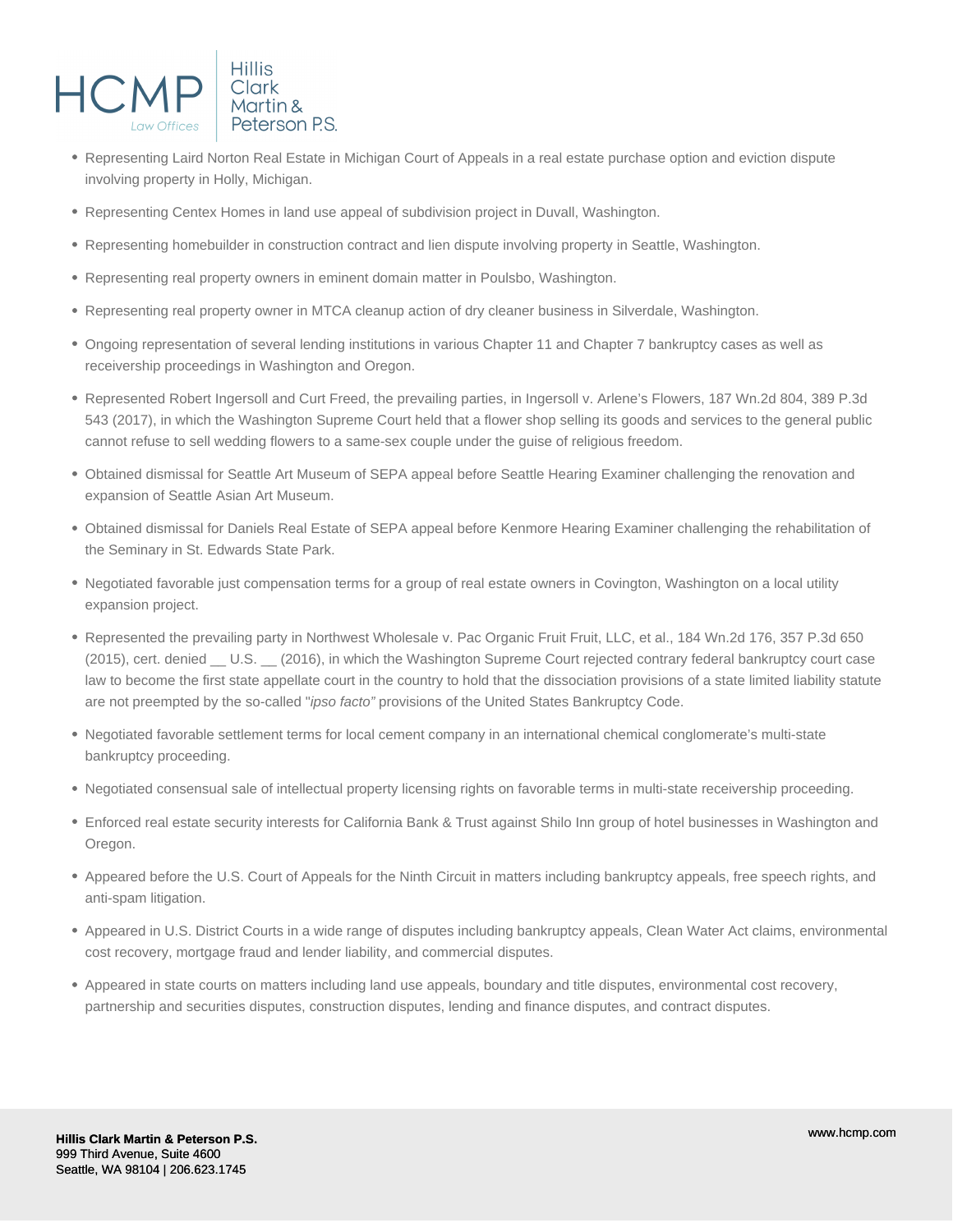Active bankruptcy and insolvency practice representing creditors, creditor committees, corporate Chapter 11 debtors in possession, potential asset purchasers, and interim financing.

## Articles and Presentations

Amit is an adjunct faculty member of the University of Washington School of Law, where he teaches courses on Bankruptcy Law and Secured Transactions under UCC Article 9.

- Presenter, "[UCC-9: Creation, Enforcement, Perfection, and Priority of UCC Security Interests](/uploads/pdf/reducedsizeadrclematerialsucc9creationenforcementperfectionandpriorityofuccinterests.pdf)," Washington State Bar Association -Creditor Debtor Rights Section Webinar, December 8, 2020.
- Presenter, "Opportunities in Distressed Real Estate Investing," HCMP Bankruptcy & Insolvency Webinar, May 27, 2020.
- Featured in "[Global Baristas bankruptcy case could reveal who owns Tully's Coffee](/uploads/pdf/global-baristas-bankruptcy-case-may-show-if-michael-avenatti-still-owns-tullys-coffee---puget-sound-business-journal.pdf) " Puget Sound Business Journal, October 2018
- Presenter, "Structuring A Workout," HCMP Lender Services Seminar, March 27, 2018
- Author, "[Why Washington State is Good for Entrepreneurs](/uploads/pdf/hcmp_seattlebiz_0616_r.pdf) ,"Seattle Business, August 2016

## Professional and Civic Involvement

- Owners' Counsel of America, Washington Member, 2022 present
- University of Washington Alumni Association, Board of Trustees, 2015 present
- ACLU of Washington, Member, Board of Directors, 2017 present
- ABA House of Delegates, Member, Rules and Calendar Committee, 2016 2018
- Public Disclosure Commission, Commissioner and Chair, 2011 2015
- Seattle Ethics & Elections Commission, Member, 2010 2011
- Seattle Parks Commission, Chair, 2005 2009
- University of Washington Board of Regents, Student Regent, 2001 2002
- Washington State Bar Association, Legislative Committee and Task Force on Cost of Civil Litigation
- American Bar Association, Member, House of Delegates
- South Asian Bar Association

## Honors / Awards / Prior Experience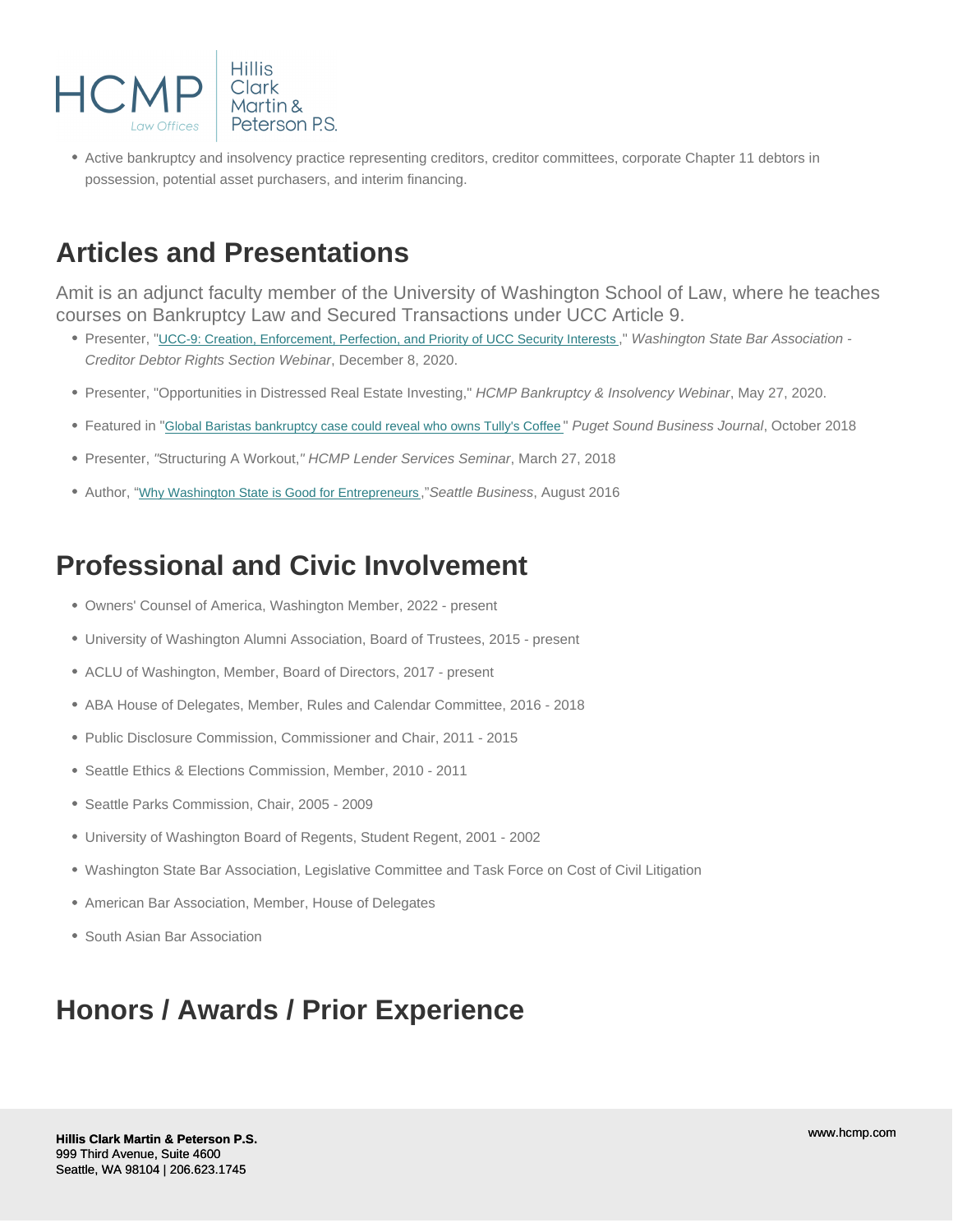

- Repeatedly recognized by *The Best Lawyers in America*<sup>®</sup> in the fields of Bankruptcy & Creditor Debtor Rights/Insolvency & Reorganization Law, Commercial Litigation, Litigation - Bankruptcy, Litigation - Real Estate, and Real Estate Law, most recently for 2022.
- Repeatedly named a Super Lawyer by Washington Super Lawyers, most recently in 2021.
- Recognized as a Top 100 Super Lawyer by Washington Super Lawyers, 2020.
- 2015 King County Bar Association President's Award.
- 2013 Recent Graduate Award from the UW Law School Alumni Association.
- Repeatedly recognized as a Rising Star by Washington Super Lawyers.
- Chairman, Washington Public Disclosure Commission, 2001 2015.
- Associate, K&L Gates, 2003 2007.

## **Education**

- J.D., University of Washington School of Law, 2003
- B.A., University of Washington, 1998

#### **Bar/Court Admissions**

- Washington State Courts
- Oregon State Courts
- U.S. Court of Appeals for the Ninth Circuit
- U.S. District Court for the Western and Eastern Districts of Washington